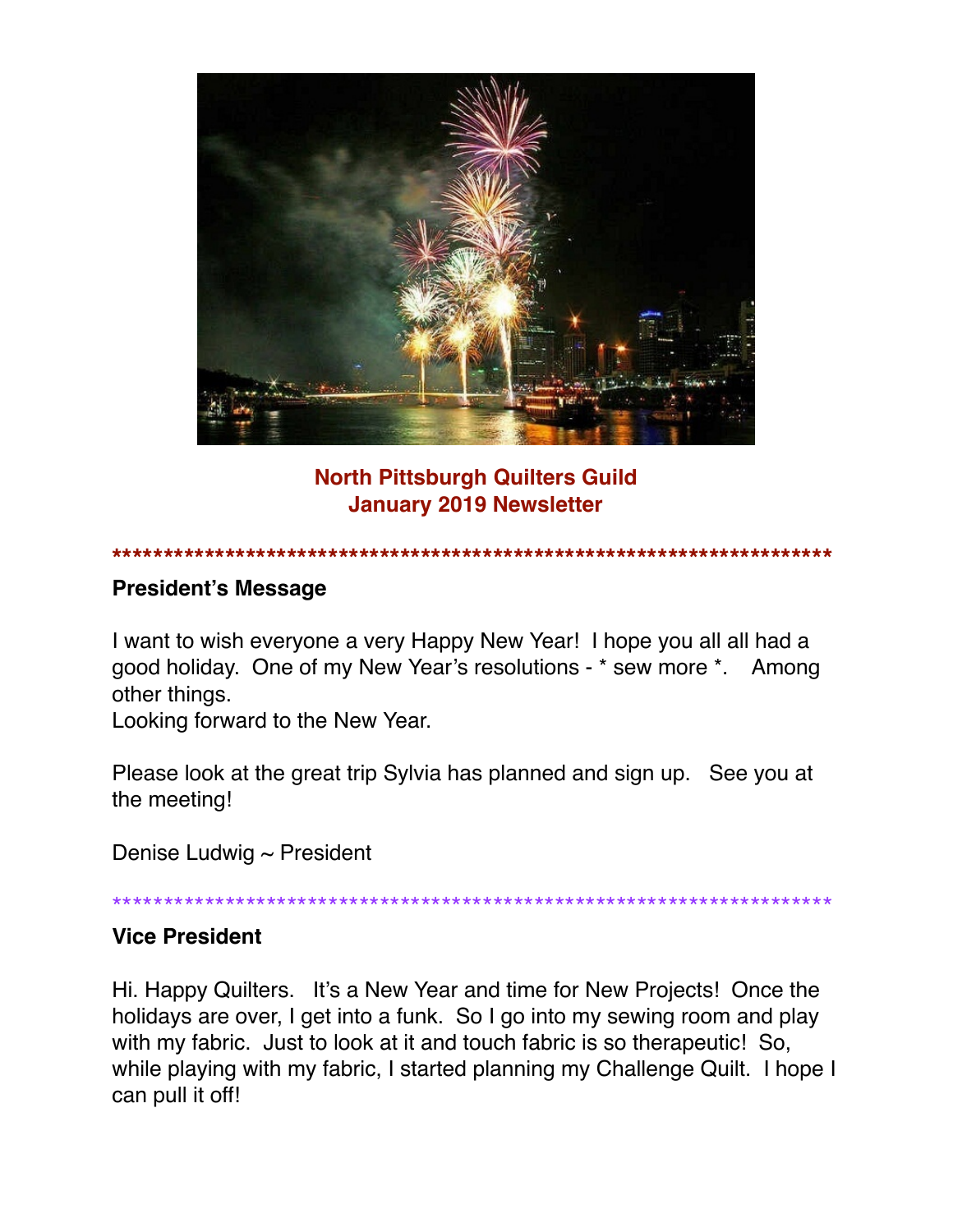I'm looking forward to seeing everyone next week! Your Friendly Quilter,

Liz Hodgkinson  $\sim$  Vice President

\*\*\*\*\*\*\*\*\*\*\*\*\*\*\*\*\*\*\*\*\*\*\*\*\*\*\*\*\*\*\*\*\*\*\*\*\*\*\*\*\*\*\*\*\*\*\*\*\*\*\*\*\*\*\*\*\*\*\*\*\*\*\*\*\*\*\*\*\*\*

### **Speaking of the next Meeting :**

January's meeting will be a **Game Night. "Table vs. Table".** So, choose your table mates wisely! Bring all your quilt block knowledge.

Siri and other cell phone helpers will **not be allowed** in some of the competitions.

**Maybe** there will be prizes or awards, but isn't the **real prize —** the fun and camaraderie shared with table mates? Or, perhaps it's like Vince Lombardi said, "Winning isn't everything, it's the only thing."

To get your brain waves going: True or False: "Hearts and Gizzards" is the name of an actual quilt block ?????

Tracey Z. and Carol B.  $\sim\sim$  Programs

(There is no evidence that I'm aware of that Vince Lombardi ever quilted. Just saying….)

\*\*\*\*\*\*\*\*\*\*\*\*\*\*\*\*\*\*\*\*\*\*\*\*\*\*\*\*\*\*\*\*\*\*\*\*\*\*\*\*\*\*\*\*\*\*\*\*\*\*\*\*\*\*\*\*\*\*\*\*\*\*\*

### **Hospitality**

Happy New Year! The theme for this month is: **bubbly/boozy/celebratory.** What does that mean? A treat that has a word related to liquid celebrating. For example: Cherry Cheesecake Shooters or Cocktail Cookies. Let us have fun!!

Jeannie and Peggy ~~ Hospitality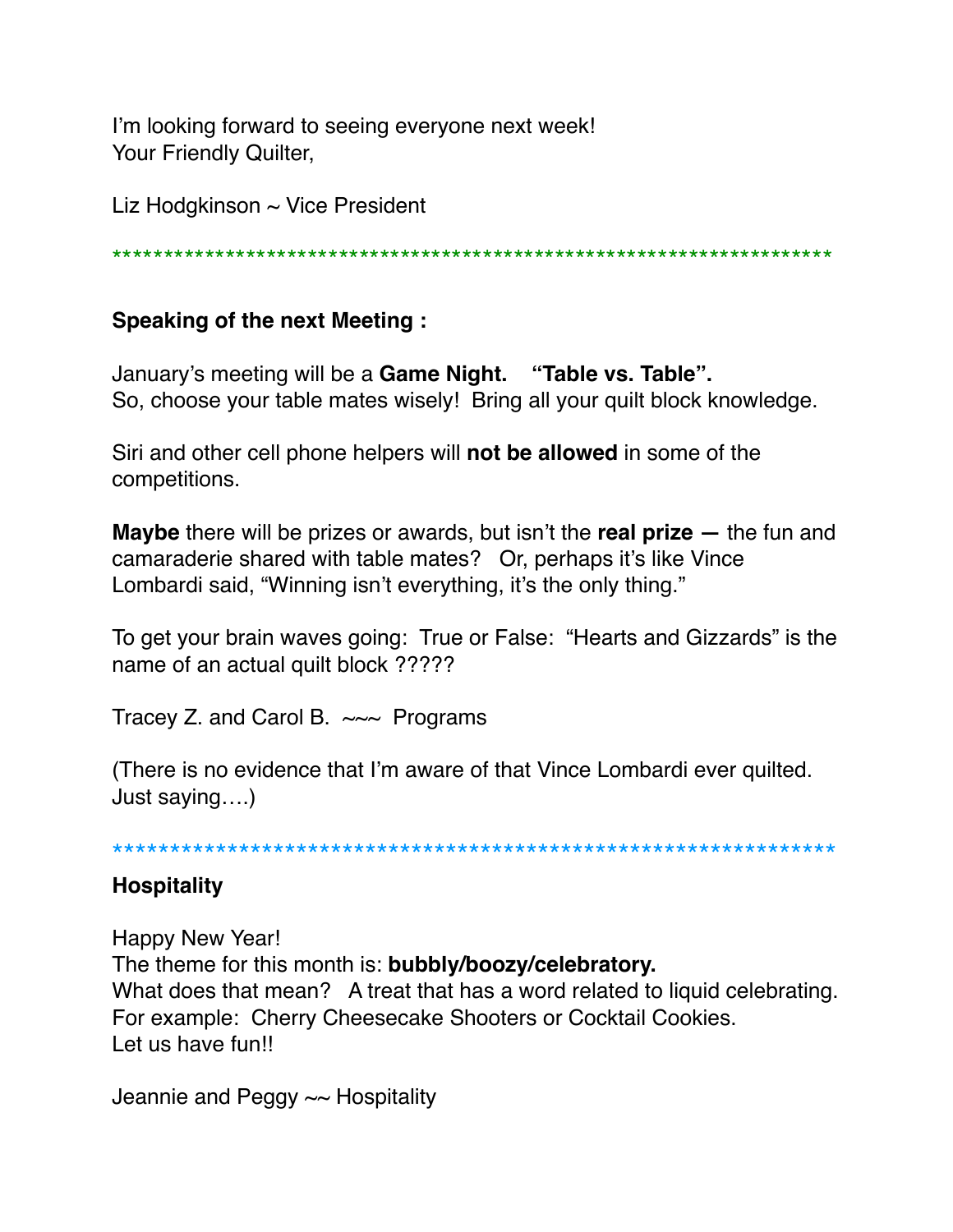### **Sunshine ~~~**

Two cards were sent in the month of December - to Cam Flower, one a Get Well card, and the other "thinking of you".

A significant reminder  $\sim\sim\sim\sim$ 

### **Mollie Healy - [mollie111103@yahoo.com](mailto:mollie111103@yahoo.com) is our Sunshine Committee.**

She does her job diligently. If you know of someone who needs a card, **Please email Mollie !!!!**

**\*\*\*\*\*\*\*\*\*\*\*\*\*\*\*\*\*\*\*\*\*\*\*\*\*\*\*\*\*\*\*\*\*\*\*\*\*\*\*\*\*\*\*\*\*\*\*\*\*\*\*\*\*\*\*\*\*\*\*\*\*\*\*\*\*\*\*\*\*\***

### **Scrappy Group**

The Scrappy Group will meet for the last time at **Quilt & Wilt on Saturday, January 12th at 10:00 A.M.**

We will review some of the things we have gone over in the past and I hope to see some projects underway and some new and different ideas. See you then.

**Betty Kania ~~ Scrapster**

**\*\*\*\*\*\*\*\*\*\*\*\*\*\*\*\*\*\*\*\*\*\*\*\*\*\*\*\*\*\*\*\*\*\*\*\*\*\*\*\*\*\*\*\*\*\*\*\*\*\*\*\*\*\*\*\*\*\*\*\*\*\*\*\*\*\*\*\*\*\***

## **While we're at it !!! It's back ……**

**There will be a Quilt & Wilt Saturday, January 12 at St. John's Church.**

There has been interest expressed in starting an **Applique Group.** Anyone interested should get in touch with Esther King [quilt2esther@yahoo.com](mailto:quilt2esther@yahoo.com).

Esther would like to begin the group at the **January Q & W.**